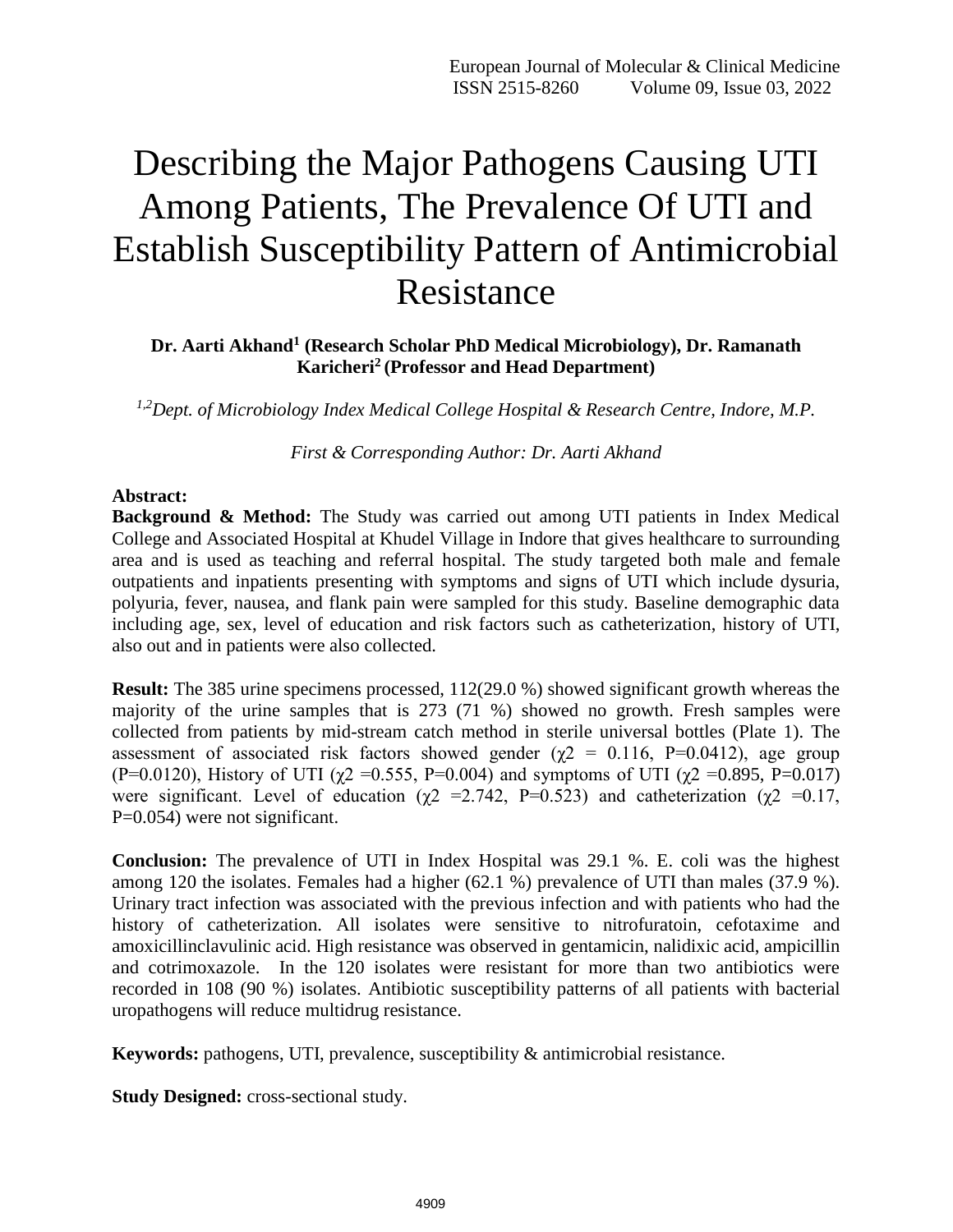## **1. INTRODUCTION**

Urinary tract infection (UTI) is the colonization of the urinary tract by pathogenic microorganisms. Infection is caused by fungi, bacteria and viruses. The infection has prolonged admissions in hospital, morbidity in general population and high financial cost implications to the patients[1].

Majority of UTIs are caused by bacteria that are found in the bowel and live as normal flora and often result from faecal and perineal areas. These organisms are capable invading the tissues of the urinary tract and adjacent tissues causing lower urinary tract infections and upper tract infections ([2]Shilpi et al., 2012; [3]Kumar et al., 2013). UTI is a common condition that is found in very young children as well as older people ([4]Manikandan and Amsath 2013). In general population and hospital set up, UTI is a common infection although there are new and more powerful antibiotics in use but bacterial resistance persists ([5]Patel et al., 2012 ). The spectrum of causative agents and their antimicrobial resistance pattern has been dynamic worldwide ([6]Annapurna and Lakshmi, 2013).

Urinary tract infection may lead to life threatening complications and death ([7]Gupta et al., 2001). Urine culture is the most effective diagnosis of UTI and treatment ([8]Onuoha and Fatokun, 2014). Lower UTI (cystitis) and upper UTI (pyelonephritis) are the two clinical entities mostly found in patients with symptomatic UTI. Lesions caused by UTI are severe and contribute to morbidity in the population resulting in loss of renal function, which leads to longterm illness ([9]Lane and Mobley, 2007).

Microbial colonization of the urinary epithelial cells as well as tissue invasion and multiplication of uropathogens is termed as urinary tract infection (UTI). This is one of the site of bacterial invasions and a number of women have recurrent UTIs at a particular point in their life. Implicated microorganisms, could be bacteria, fungi, protozoa and viruses. Usually bacteria are more prevalent and invasive. The symptoms of UTIs are dysuria, polyuria, burning feeling in the bladder, fever, nausea, flank pain; urine is milky and may have a foul smell[10].

## **2. MATERIAL & METHOD**

The Study was carried out among UTI patients in Index Medical College and Associated Hospital at Khudel Village in Indore that gives healthcare to surrounding area and is used as teaching and referral hospital.

The study targeted both male and female outpatients and inpatients presenting with symptoms and signs of UTI which include dysuria, polyuria, fever, nausea, and flank pain were sampled for this study. Baseline demographic data including age, sex, level of education and risk factors such as catheterization, history of UTI, also out and in patients were also collected. Samples were collected during the period between August 2018 to August 2021.

The study employed a cross-sectional survey design including in and out patients presenting symptoms of UTI were analyzed.

Purposive sampling was used to select patients with UTI symptoms and then simple random sampling was used to select 10 patients per week until sample of 385 was reached. This design was appropriate to the study since it provided baseline information concerning antibiotic susceptibility pattern of bacterial uropathogens inpatients and outpatients in Index Hospital.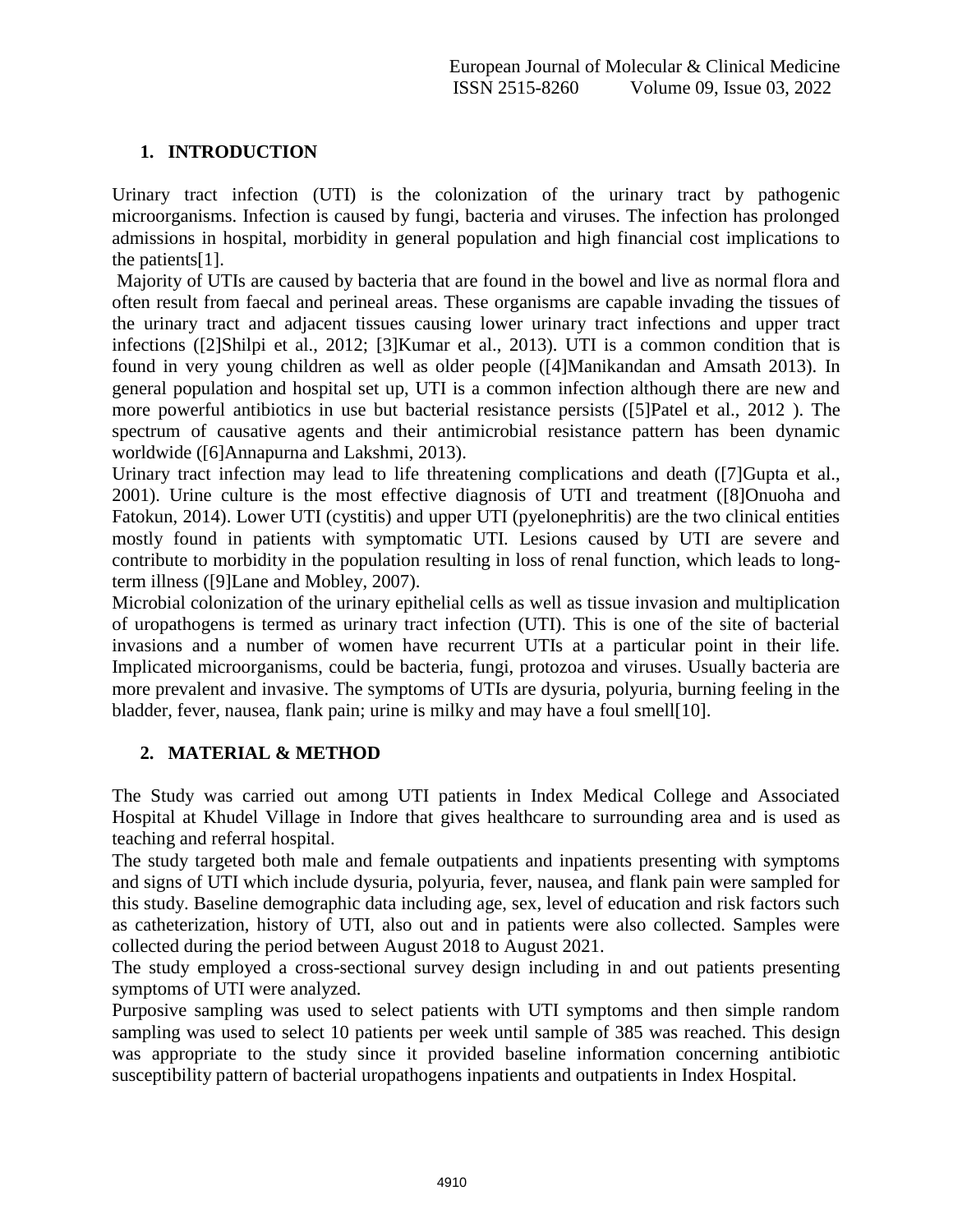## **3. RESULTS**

| Gender | $N = 385$ | Frequancy% | Positive | Negative | Chi-   | P-Value |
|--------|-----------|------------|----------|----------|--------|---------|
|        |           |            |          |          | Square |         |
| Male   | 146       | 37.9       | 4,       | 105      | 0.116  | 0.0412  |
| Female | 239       | 62.1       |          | 108      |        |         |

**Table 1: Prevalence of urinary tract infection**

Of the 385 urine specimens processed, 112(29.0 %) showed significant growth whereas the majority of the urine samples that is 273 (71 %) showed no growth. Fresh samples were collected from patients by mid-stream catch method in sterile universal bottles (Plate 1). The assessment of associated risk factors showed gender ( $\gamma$ 2 = 0.116, P=0.0412), age group (P=0.0120), History of UTI ( $\chi$ 2 =0.555, P=0.004) and symptoms of UTI ( $\chi$ 2 =0.895, P=0.017) were significant. Level of education ( $\chi$ 2 = 2.742, P=0.523) and catheterization ( $\chi$ 2 = 0.17, P=0.054) were not significant.

| Table 2:  |           |            |                |          |            |         |  |
|-----------|-----------|------------|----------------|----------|------------|---------|--|
| Age       | $N = 385$ | Frequancy% | Positive       | Negative | Chi-Square | P-Value |  |
| Groups    |           |            |                |          |            |         |  |
| $1 - 14$  | 32        | 8.3        | 8              | 24       | 2.918      | 0.012   |  |
| $15 - 24$ | 124       | 32.2       | 39             | 85       |            |         |  |
| 25-34     | 125       | 32.4       | 35             | 90       |            |         |  |
| $45 - 54$ | 68        | 17.7       | 22             | 46       |            |         |  |
| 55<br>and | 24        | 6.2        | $\overline{4}$ | 20       |            |         |  |
| above     |           |            |                |          |            |         |  |

The age between 25-34 years had the highest number of positive samples 125 (32.4 %) followed the age between 15-24 years which had 124 (32.2 %). Age group of 55 and above had least number of positive

| Table 3:       |           |            |          |          |        |         |  |
|----------------|-----------|------------|----------|----------|--------|---------|--|
| History of UTI | $N = 385$ | Frequancy% | Positive | Negative | Chi-   | P-Value |  |
|                |           |            |          |          | Square |         |  |
| Yes            | 341       | 88.6       | 99       | 242      | 0.555  | 0.004   |  |
| N <sub>o</sub> | 42        | 10.9       |          | 39       |        |         |  |

History of Urinary Tract infection was present in most of the patients.

### **4. DISCUSSION**

The prevalence of urinary tract infections among patients in Index Hospital was 29.1 %. However, this study is in agreement with other reports which stress that UTI in Kenyatta National Hospital, Nairobi was 26.7 % and in Khartoum North Hospital, Sudan it was 14.0 %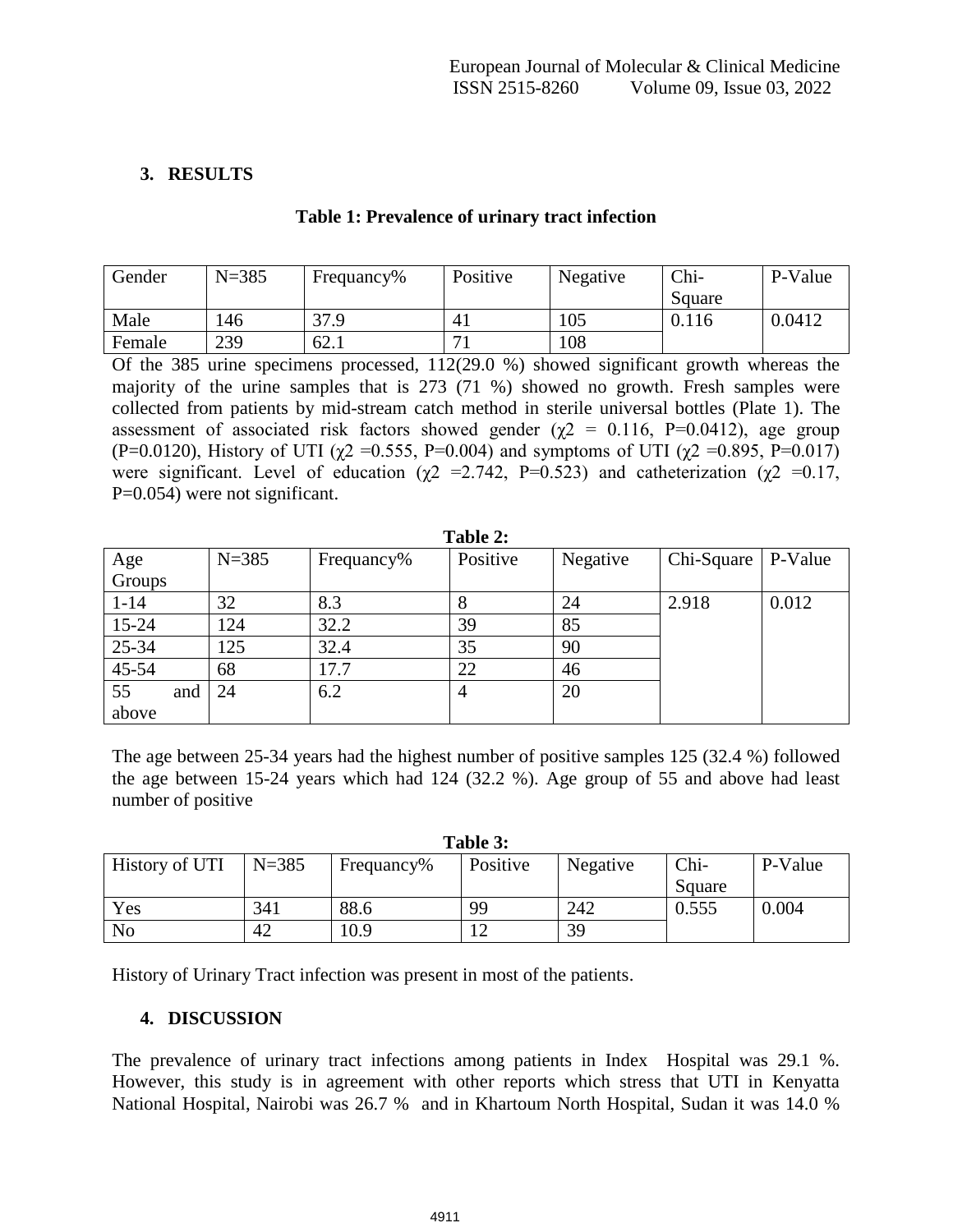and Addis Ababa, Ethiopia was 11.6 % (Kolawole et al., 2009) which were lower rates than that of Nakuru Level 5 Hospital. The prevalence rate of UTI in females was 62.1 % higher than in males (37.9 %) in this study[11]. This high prevalence of UTI in females is comparable to prevalence rates of 64 % in females and 36 % reported in Kenya. This could be due to the tendency of men buying antibiotics without prescription in chemists, local shops, supermarkets and from street vendors (Sosa et al., 2012). This was lower than the prevalence reported from Isfahani, Province, Iran (71 % female and 29 % male), in Mubi General Hospital and Yola-Nigeria (74 % female and 36 % male). The high prevalence of infection in females (62.1 %) reported in this study is due to short urethra in females which may predispose them to ascending infection. Most women normally clean perineum area backward from the anus to the vulva instead of forward from vulva to the anus that can cause urinary tract infection. This practice keeps bacteria from getting into the urethra after a bowel movement. Sexual activity moves microorganisms from bowel to vaginal cavity and then urethral opening thus increasing the chances of prevalence of UTI in female patients from organisms that are normal flora of perianal and vaginal regions[12].

There is a need to have high standard of cleanliness in females which will help in reducing the incidence of UTI. The presence of antimicrobial substances in prostatic fluid in males and longer urethra make them less prone to UTIs There was no significant difference between patient's level of education and UTI ( $P=0.523$ ). This is because they were equally infected. This agrees with studies carried out in Tanzania and Sudan. The prevalence of UTI in patients with previous history of infection was significantly higher than of those without previous history (p=0.004).The results agreed with studies carried out in Pakistan due to the presence of multidrug resistant microorganisms from those who had a previous history of UTI. This might be due to presence of resistance strains from those who had previous history of urinary tract infection. The prevalence of UTI among the patients with previous history of catheterization was significantly higher than those without history of previous catheterization  $(P=0.0504)$ . These findings were in agreement with previous report in Gonder and was associated with predisposing factors such long duration of catheterization and contamination of the urinary system during inserting of caterers.

### **5. CONCLUSION**

The prevalence of UTI in Index Hospital was 29.1 %. E. coli was the highest among 120 the isolates. Females had a higher (62.1 %) prevalence of UTI than males (37.9 %). Urinary tract infection was associated with the previous infection and with patients who had the history of catheterization. All isolates were sensitive to nitrofuratoin, cefotaxime and amoxicillinclavulinic acid. High resistance was observed in gentamicin, nalidixic acid, ampicillin and cotrimoxazole. In the 120 isolates were resistant for more than two antibiotics were recorded in 108 (90 %) isolates. Antibiotic susceptibility patterns of all patients with bacterial uropathogens will reduce multidrug resistance.

### **6. REFERENCES**